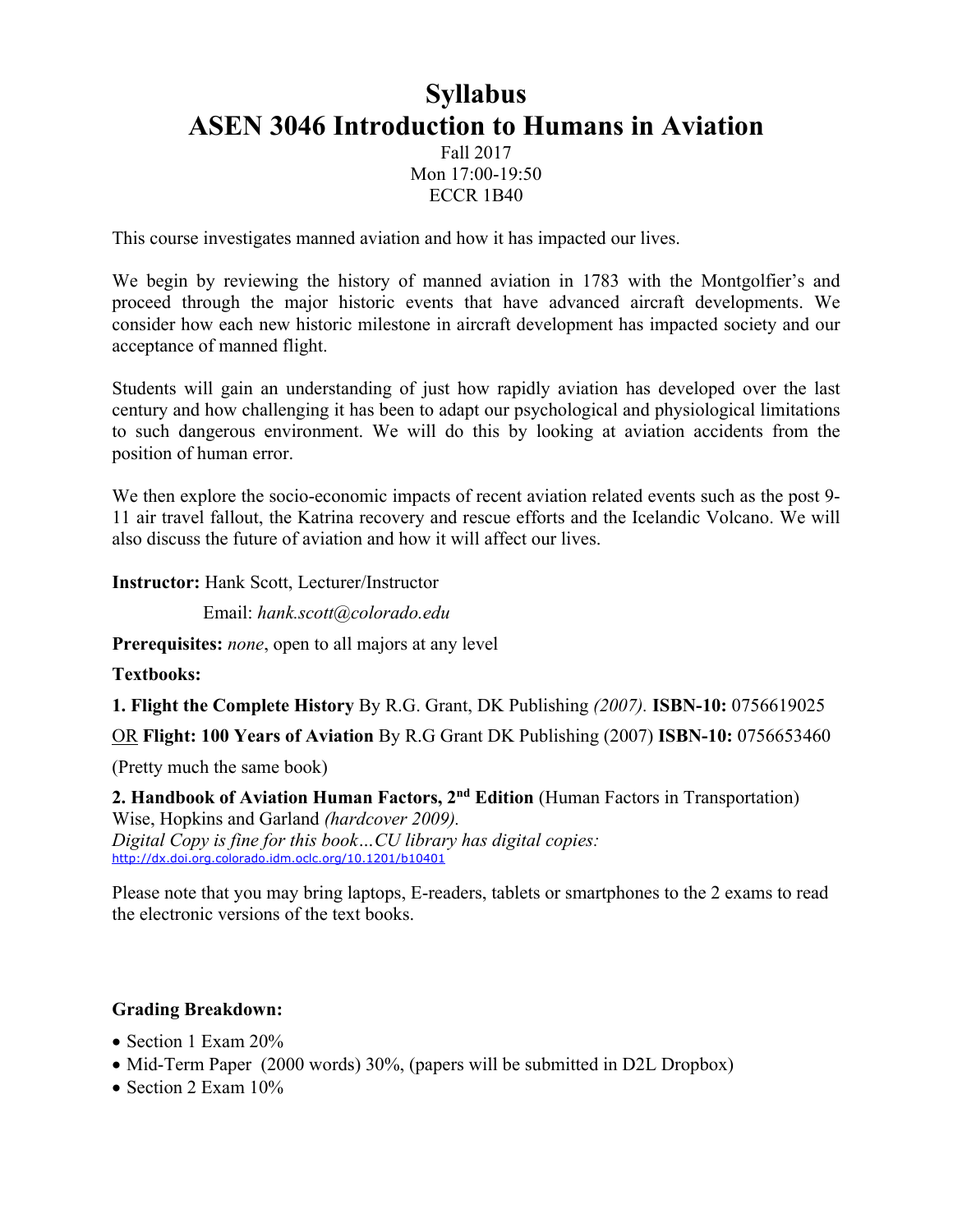- Group Presentation 30%
- Attendance, in-class participation, completion of assigned readings, attitude 10%

# **Course Website:** on D2L

#### **Required Readings:**

- Textbooks listed above for Sections 1 and 2.
- Various articles provided in class and available on the course website will be utilized during Sections 2 and 3.

# **Lecture Topics:**

#### **1. History of Manned Flight**

The Invention of Aviation Early successes and failures Wright Brothers The Early Novelty of Aviation, and WWI The Golden Age: Aviation finds a purpose: mail, combat and commercial transportation. WWII Post-war R&D, the Cold War, Airlines and the Jet Age The Private Aviation phenomenon Historical review of civilian acceptance of Aviation

#### **2. Flight Safety and Human Error**

Human Factors in Complex Systems Organizational Behavior (and the Reason Model) The Role of Culture – Power-Distance Culture The Role of Human Performance Limitations Group Behavior and Social Interaction in Complex Systems Crew Resource Management (Stress, Situational Awareness, Information Processing) Social Impacts of Aviation Accidents Accident Investigation, recommendations and the Ethics vs. Economics debate

The Role of Training – Learning Theory in Aviation Safety

#### **3.Socio-Economic Impacts of Aviation**

Regulation and the role government regulation – does it hinder or hamper growth? Life without aviation, assess the Post 9-11 aviation freeze, Icelandic volcanic disruptions Impact of aviation of the environment and the climate Aviation in Developing Nations Aviation's role in Humanitarian Aid/ Emergency Relief (case study of Haiti Earthquake, Katrina and the Asian Tsunami) Future issues in Aviation (congested airspace, NEXGEN, green propulsion)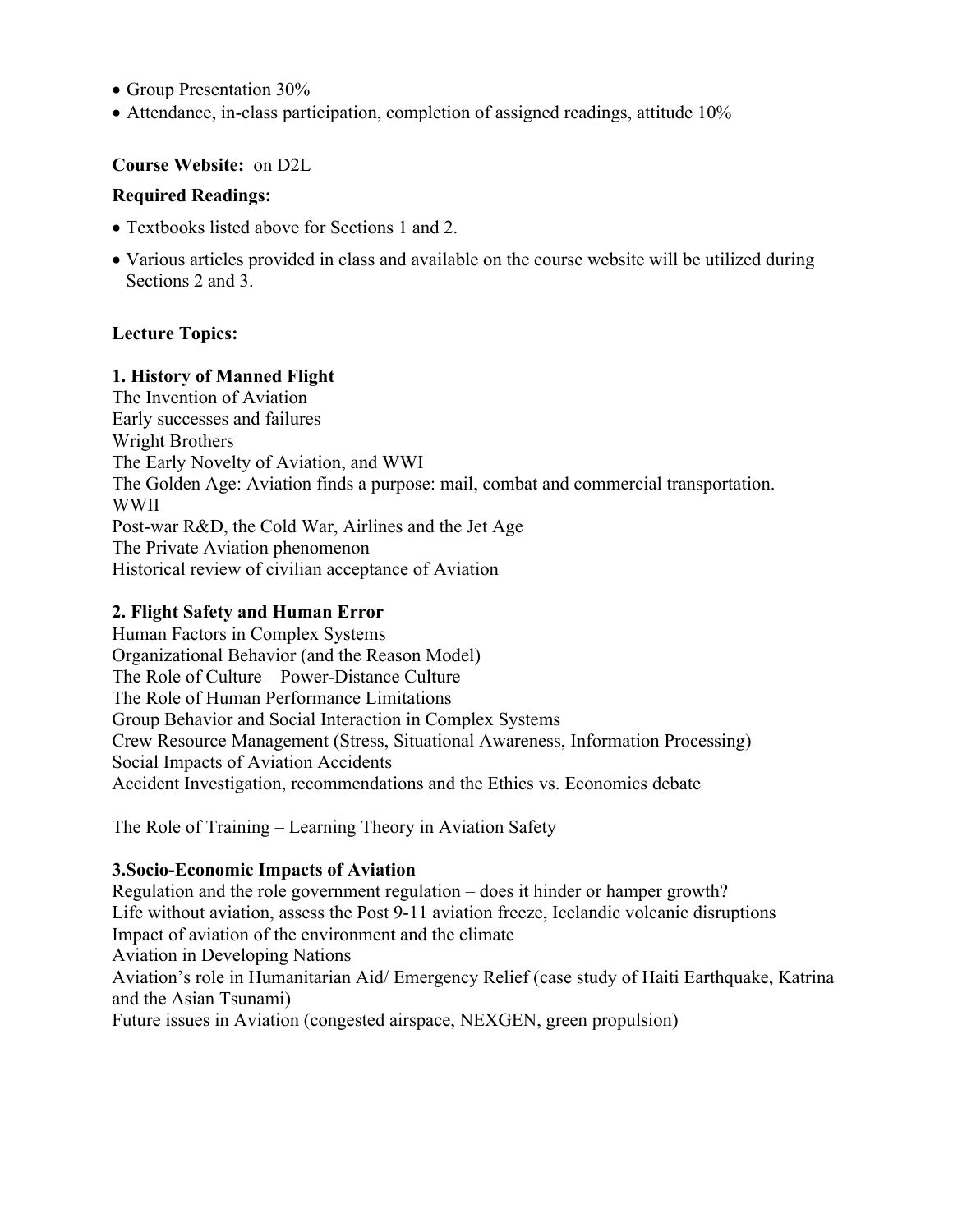#### **Attendance:**

If the course is over subscribed the waitlist will be filled by the removal of any students who do not attend the first 2 days of class.

# **Aerospace Engineering Sciences & University Policies 2016**

#### **Accommodation For Disabilities**

If you qualify for accommodations because of a disability, please submit to your professor a letter from Disability Services in a timely manner (for exam accommodations provide your letter at least one week prior to the exam) so that your needs can be addressed. Disability Services determines accommodations based on documented disabilities. Contact Disability Services at 303-492-8671 or by e-mail at  $\frac{dsinfo(\omega) \cdot \text{colorado.edu}}{dsinfo(\omega)}$ . If you have a temporary medical condition or injury, see Temporary Injuries guidelines under the Quick Links at the Disability Services website and discuss your needs with your professor.

#### **Religious Holidays**

Campus policy regarding religious observances requires that faculty make every effort to deal reasonably and fairly with all students who, because of religious obligations, have conflicts with scheduled exams, assignments or required attendance. In this class, you must let the instructors know of any such conflicts within the first two weeks of the semester so that we can work with you to make reasonable arrangements. See campus policy regarding religious observances for full details.

#### **Classroom and On-Campus Behavior**

Students and faculty each have responsibility for maintaining an appropriate learning environment, not only while in class, but *also while working outside of class such as in labs and study areas.* Those who fail to adhere to such behavioral standards may be subject to discipline. Professional courtesy and sensitivity are especially important with respect to individuals and topics dealing with differences of race, color, culture, religion, creed, politics, veteran's status, sexual orientation, gender, gender identity and gender expression, age, disability, and nationalities. Class rosters are provided to the instructor with the student's legal name. We will gladly honor your request to address you by an alternate name or gender pronoun. Please advise us of this preference early in the semester so that we may make appropriate changes to our records. For more information, see the policies on classroom behavior and the student code.

# **Discrimination and Harassment**

The University of Colorado Boulder (CU-Boulder) is committed to maintaining a positive learning, working, and living environment. CU-Boulder will not tolerate, both in-class and outside of class, acts of sexual misconduct, discrimination, harassment or related retaliation against or by any employee or student. CU's Sexual Misconduct Policy prohibits sexual assault, sexual exploitation, sexual harassment, intimate partner abuse (dating or domestic violence), stalking or related retaliation. CU-Boulder's Discrimination and Harassment Policy prohibits discrimination, harassment or related retaliation based on race, color, national origin, sex, pregnancy, age, disability, creed, religion, sexual orientation, gender identity, gender expression, veteran status, political affiliation or political philosophy. Individuals who believe they have been subject to misconduct under either policy should contact the Office of Institutional Equity